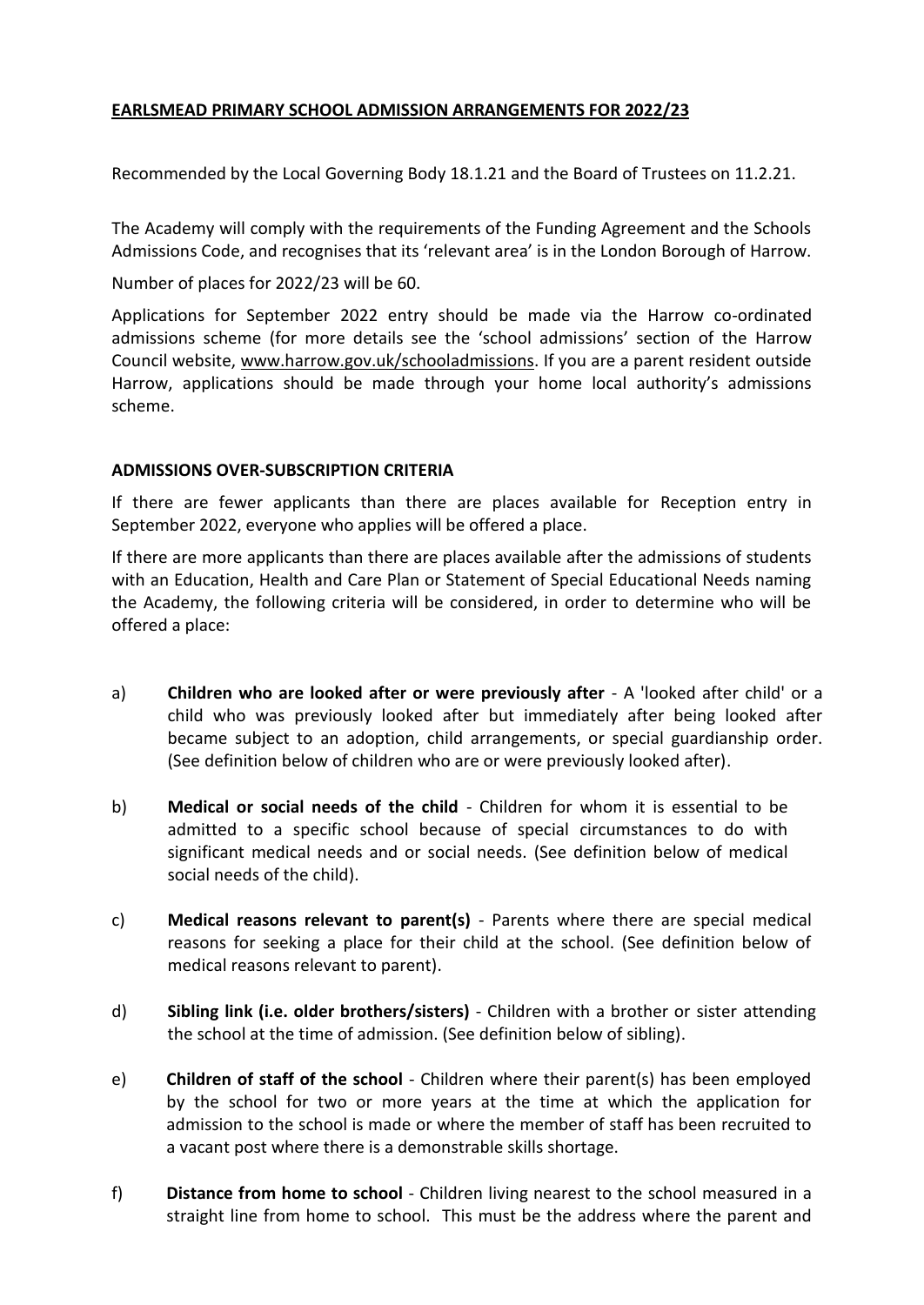child normally live and they must be living there on the closing date for receipt of applications.

### **Tie Breaker**

If more applications are received in any one criterion than there are places available the oversubscription criteria will be re-applied followed by the 'tie-breaker' of distance, measured in a straight line. In cases where applicants live equidistant from the preferred school and places cannot be offered to both children, the available place will be allocated using a random computer selection.

#### **Children of multiple births**

In cases where there is only one place available at the school and the next child on the waiting list is one of a twin, triplet or other multiple birth group, both twins (or all the siblings in the case of other multiple births) would be admitted, even if this meant that the school would admit in excess of the admissions number.

#### **DEFINITIONS**

Medical claims will only be considered for one school and this should be named by the consultant.

In assessing these applications, advice will be sought from Harrow's Special Education Needs Service.

#### **Social Needs**

Applications made on social grounds must be accompanied by compelling evidence at the time of application. Social needs claims will be considered where there is involvement from a social worker. The application will need to be supported with a letter from a Divisional Director of Children & Young People Services or a person holding a similar role in another local authority. The director must set out in detail the wholly exceptional circumstances for attending this school and the difficulties if the child had to attend another school.

Social claims will only be considered for one school and this should be named in the letter from a Divisional Director of Children & Young People Services or a person holding a similar role in another local authority.

#### **Distance**

The home address is where a child normally lives. Distance is measured in a straight line from home to school, using a computerised mapping system based on ordnance survey data. Harrow community schools are mapped onto the system. The journey is measured in a straight line from the unique address point for the home address to centre point for the school site. Please see Harrow Council's website for individual maps locating the centre point for each school which uses the centre point.

In cases where applicants live equidistant from the preferred school and places cannot be offered to both children, the available place will be allocated using a random computer selection.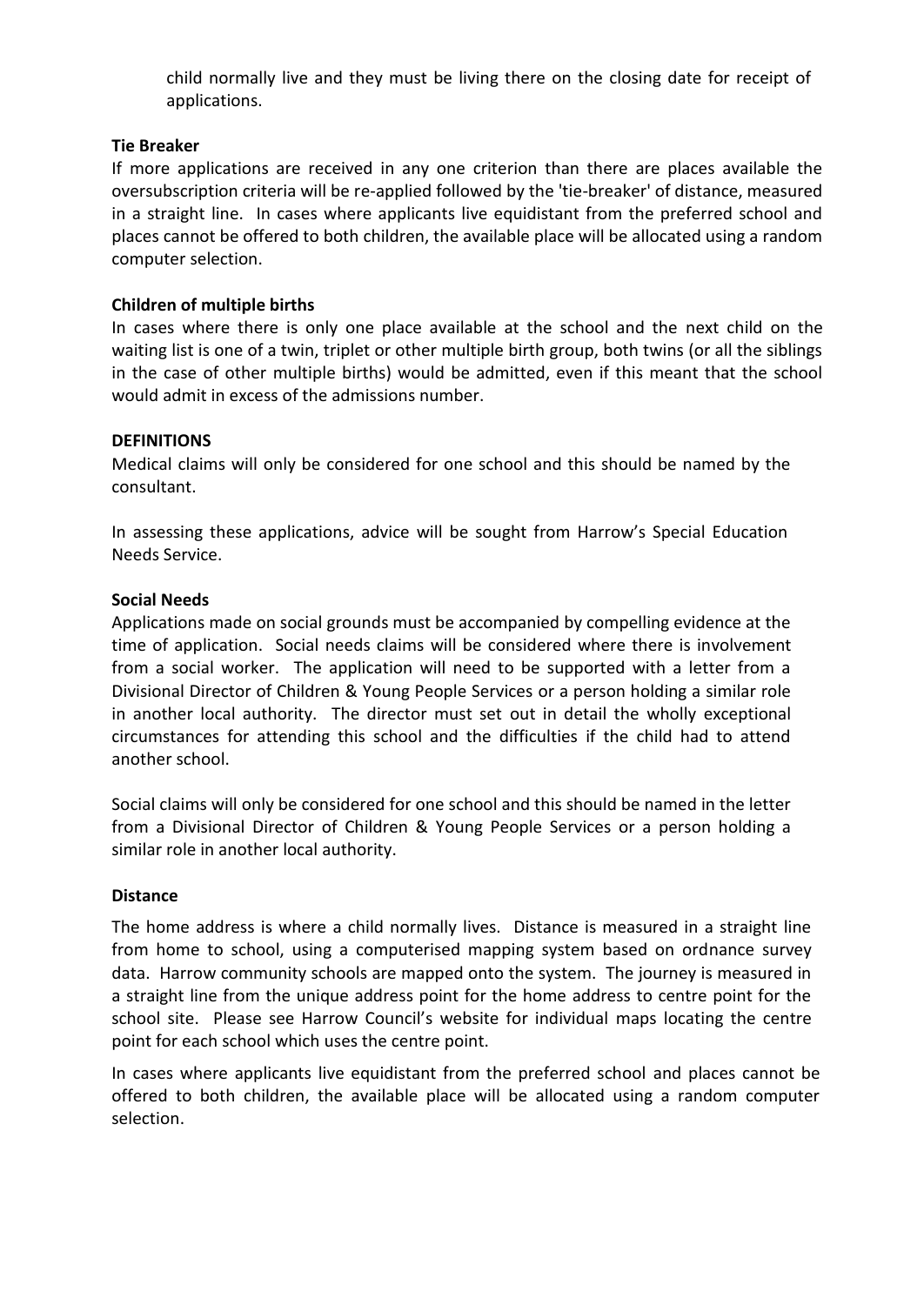### **Home address**

This must be the address where parent and child normally live and they must be living there on the closing date for receipt of applications. Confirmation of address will be required.

Where a child lives with parents with shared parental responsibility, each for part of a week, the address where the child lives is determined using a joint declaration from the parents stating the pattern of residence. If a child's residence is split equally between both parents, then parents will be asked to determine which residential address should be used for the purpose of admission to school. If no joint declaration is received where the residence is split equally by the closing date for applications, the home address will be taken as the address of the parent who receives child benefit. In cases where parents are not eligible for child benefit the address will be that of the parent where the child is registered with the doctor. If the residence is not split equally between both parents, then the address used will be the address where the child spends the majority of the school week.

# **Sibling**

A sibling means a child's brother or sister. Sibling is defined in these arrangements as children who live as brother or sister in the same house, including natural brothers or sisters, adopted siblings, stepbrothers or sisters and foster brothers and sisters. The sibling priority does not include cousins or other extended family members who live in the same household.

# **Parent**

This means the parent who has parental responsibility as defined in the Children Act 1989, or the person in the household who is defined as a parent for the purposes of Section 576 of the Education Act 1996. This could include a person who is not a biological parent but who has responsibility for her or him (such as a child's guardians) but will not usually include other relatives such as grandparents, aunts, uncles etc. unless they have all the rights, duties, powers and responsibilities and authority, which by law a parent of a child has in relation to the child and their property.

### **Twins, triplets and other multiple-birth children:**

- 1. In cases where only one place is available and twins or children of multiple birth, tie for the last available place, then both or all will be offered even if this exceeds the planned admission number.
- 3. Where one twin has a Statement of Special Educational Needs that names a specific school, the other twin will be treated as having a sibling link for that academic year*.*

# **Children looked after by a local authority**

**"A 'looked after child' or a child who was previously looked after but immediately after being looked after became subject to an adoption, child arrangements, or special guardianship order.**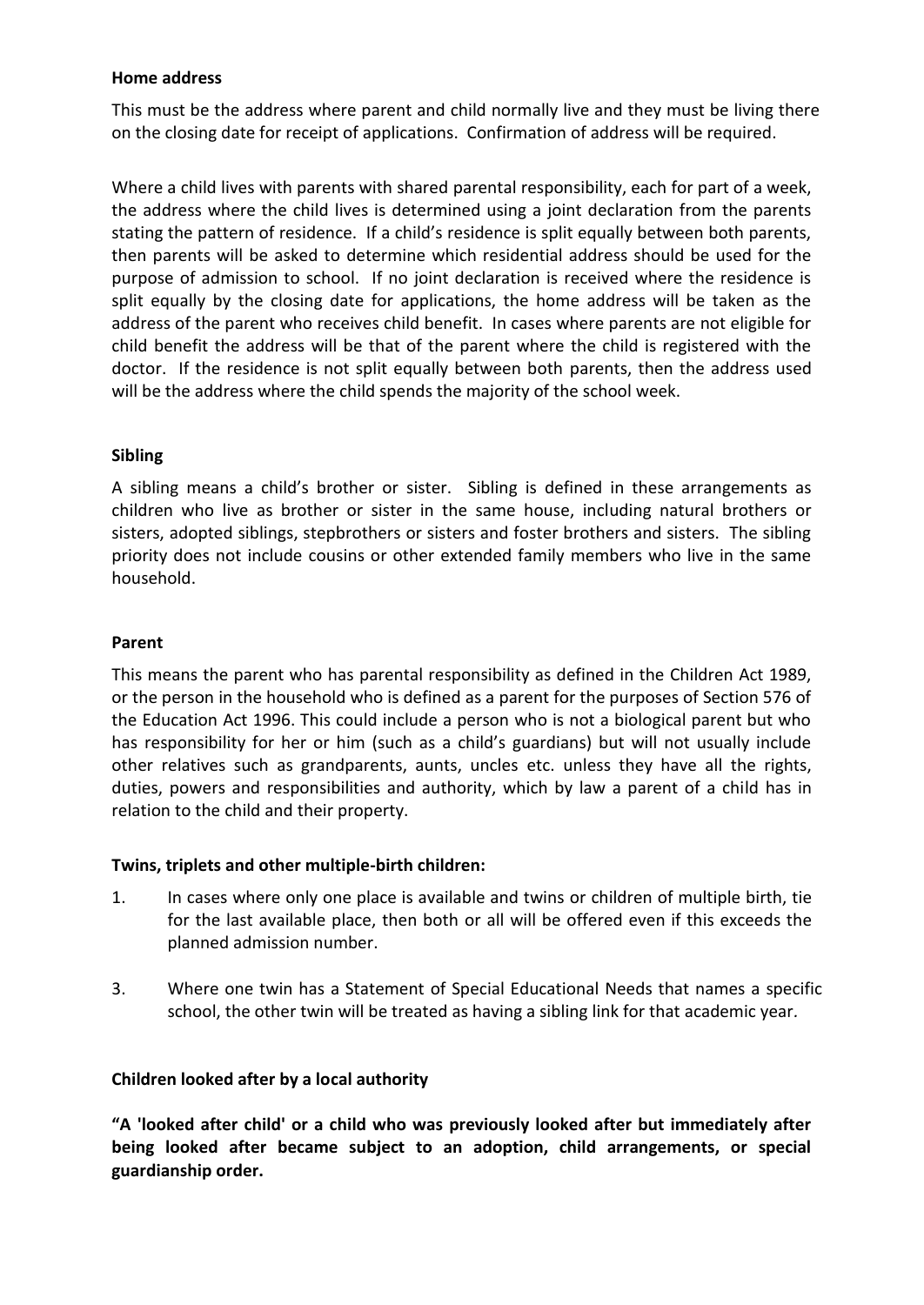A looked after child is a child who is (a) in the care of a local authority, or (b) being provided with accommodation by a local authority in the exercise of their social services functions (see the definition in Section 22(1) of the Children Act 1989)."

Child arrangements orders are defined in s.8 of the Children Act 1989, as amended by s.12 of the Children and Families Act 2014. Child arrangements orders replace residence orders and any residence order in force prior to 22 April 2014 is deemed to be a child arrangements order. Section 14A of the Children Act 1989 defines a 'special guardianship order' as an order appointing one or more individuals to be a child's special guardian (or special guardians). In order to be given highest priority for admission, a child has to fall within the definition of 'looked after' in section 22 (1) of the Children Act 1989. This Act applies to England and Wales, therefore a child has to be looked after by an English or Welsh local authority in order to be given highest priority. Paragraph 1.7 of the new Code gives equal highest priority to 'previously looked after children'. Given the definition of a looked after child, a child will obviously have to have been looked after by an English or Welsh local authority in order to be considered previously looked after. Under paragraph 1.7, a child has to have been looked after immediately before they were adopted or became subject to a child arrangement or special guardianship order.

# **Withdrawal of places**

Places offered at oversubscribed schools will be withdrawn if:

- the offer was made in error;
- the parent has not responded within a reasonable period of time;
- it is established that the offer was obtained through a fraudulent or intentionally misleading application.

### **Children with statements of special educational needs or Education, Health and Care Plans**

Children with special educational needs who have a Statement or Education, Health and Care Plans which names the school will be allocated a place at the school on accordance with their statutory entitlement.

### **FAIR ACCESS**

The school is committed to taking its fair share of children who are vulnerable and/or hard to place, as set out in locally agreed protocols. Accordingly, outside the normal admissions round, the Governing Body is empowered to give absolute priority to a child where admission is requested under any local protocol that has been agreed by both the local authority for the current school year. The Governing Body has this power even when admitting the child would mean exceeding the published admission number.

### **IN-YEAR ADMISSIONS**

Applications for In-Year admissions are made to Harrow Council [www.harrow.gov.uk/schooladmissions.](http://www.harrow.gov.uk/schooladmissions)

### **RECEPTION YEAR DEFERRED ENTRY**

Applicants may defer entry to school up until statutory school age i.e. the first day of term following the child's fifth birthday. Application is made in the usual way and then the deferral is requested. The place will then be held until the first day of the spring or summer term as applicable. Applicants may also choose for their child to attend part-time until statutory school age is reached. Entry may